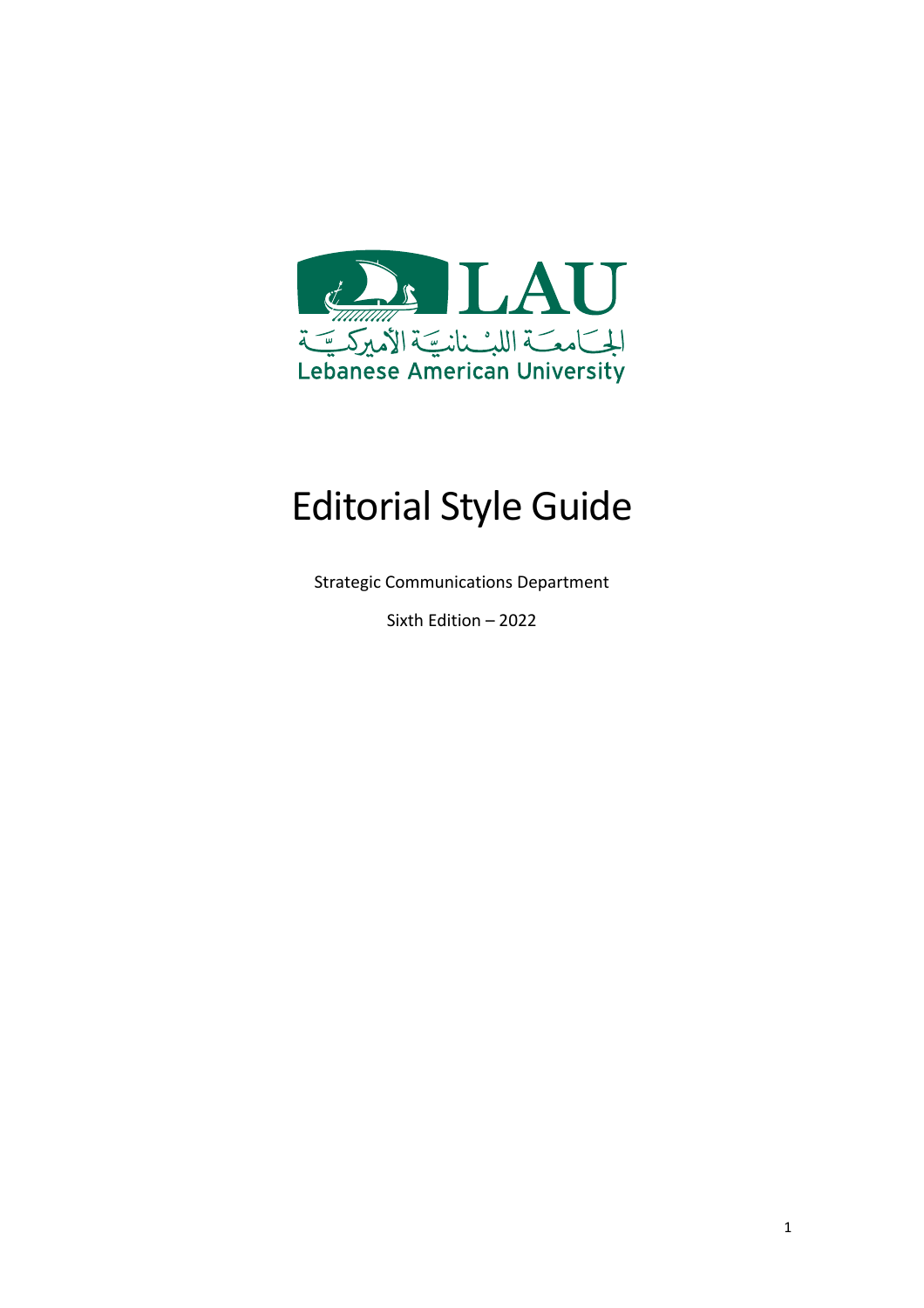| Committees, Councils, Boards, Associations, Societies and Clubs 8 |    |
|-------------------------------------------------------------------|----|
|                                                                   |    |
|                                                                   |    |
|                                                                   |    |
|                                                                   |    |
|                                                                   |    |
|                                                                   |    |
|                                                                   |    |
|                                                                   |    |
|                                                                   |    |
|                                                                   |    |
|                                                                   |    |
|                                                                   |    |
|                                                                   |    |
|                                                                   |    |
|                                                                   | 12 |
|                                                                   |    |
|                                                                   |    |
|                                                                   |    |
|                                                                   |    |
|                                                                   |    |
|                                                                   |    |
|                                                                   |    |
| Schools, Departments, Offices, Centers and Institutes At LAU 14   |    |
|                                                                   |    |
|                                                                   |    |
|                                                                   |    |
|                                                                   |    |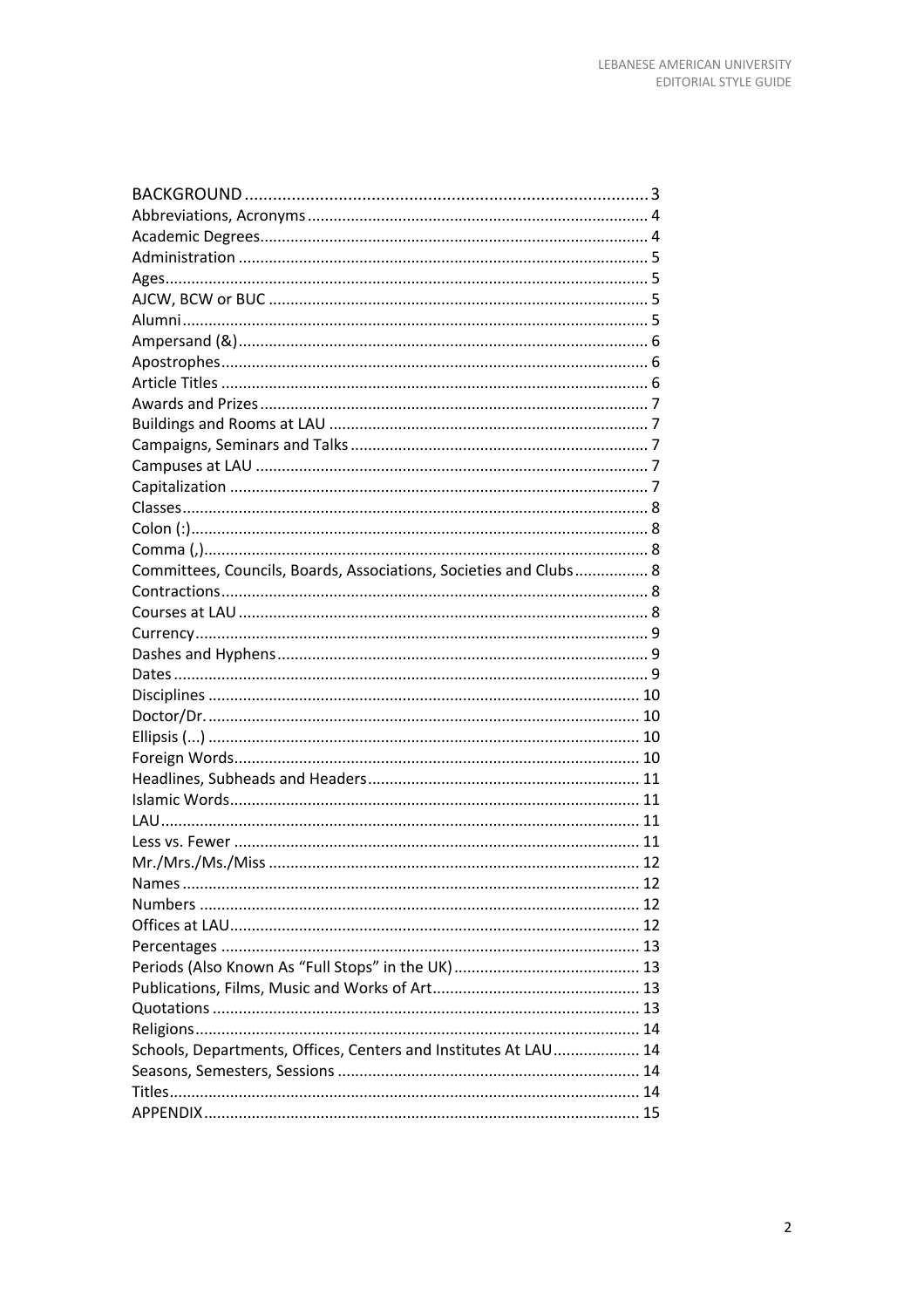# **BACKGROUND**

Dear Reader,

The LAU Style Guide was developed by the university's Strategic Communications Department (Stratcom) to ensure consistency in grammar, style and language across all of LAU's publications, both in print and online.

This reference is essential for anyone writing, editing or copy editing any type of content for LAU, such as news, features, brochures, catalogs or reports. It provides guidelines on spelling, capitalization, punctuation, abbreviations, numbering and more.

The guide is based in part on *The Associated Press (AP) Stylebook*, as well as other university editorial style guides, but has been customized for LAU. For items not covered in this guide, you may refer to *The AP Stylebook*.

Thanks, The Stratcom Editorial Team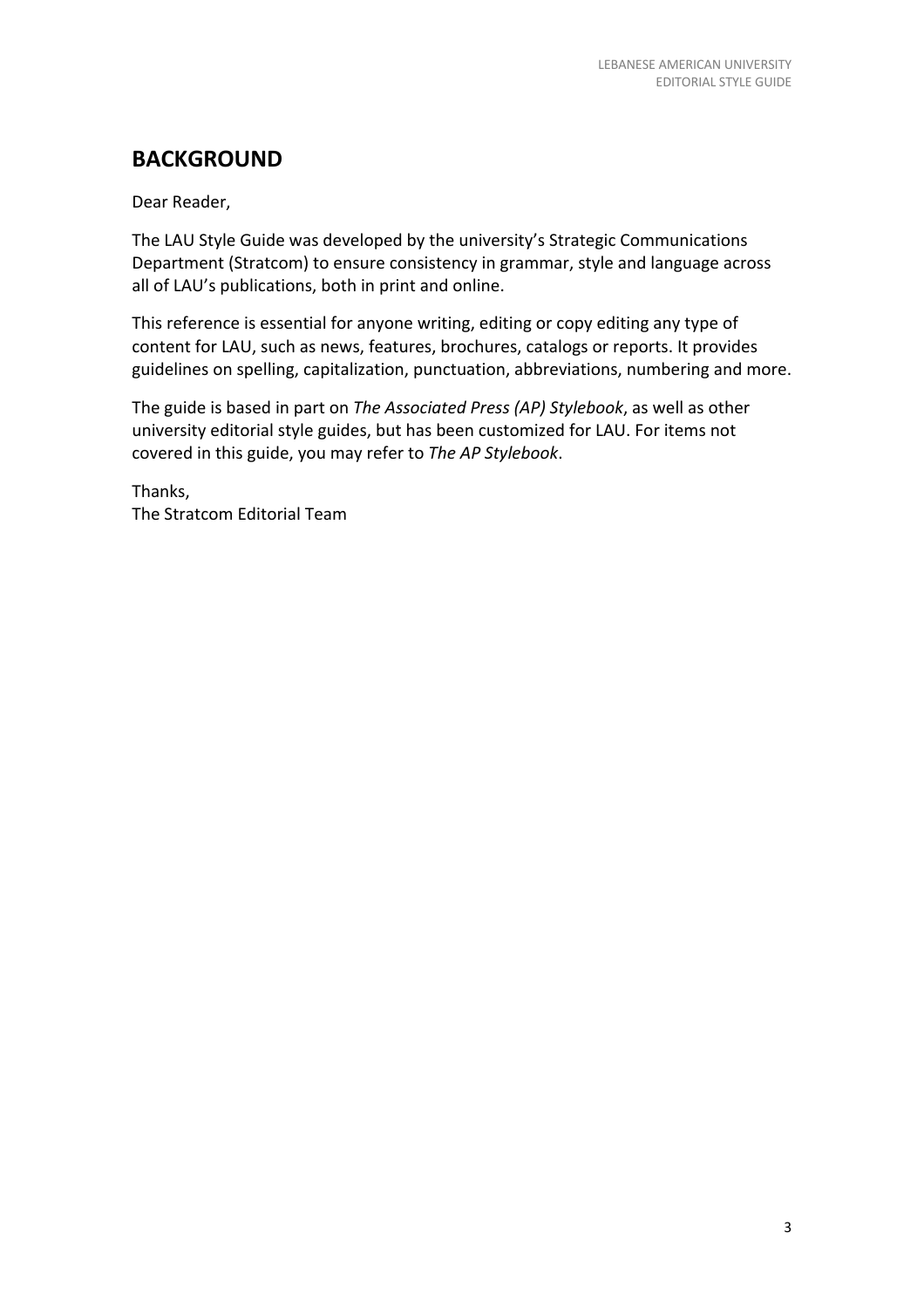# **Abbreviations, Acronyms**

An abbreviation is formed by the first letter of each word in a construct and is read out letter-by-letter. An acronym is an abbreviation formed by the first letter of each word in a construct and pronounced as a word, such as SINARC, AKSOB, UNESCO and ARCSON.

Spell out each term the first time it is mentioned in an article, with the abbreviation/acronym following in parentheses. Use only the abbreviation/acronym thereafter:

• The American Association of Colleges of Pharmacy (AACP) held its first meeting in Beirut in January. In past years, the AACP meetings have always been held in Chicago.

In the case of entities that are widely known by their initials (e.g., CIA, FBI, IT), the abbreviation/acronym may be used on first reference.

The plural, non-possessive form of an abbreviation should be styled without an apostrophe:

• RSVPs

Do not use periods in abbreviations or acronyms, with the exception of the rare lowercase acronyms, such as a.m., p.m. and e.g.:

• It was 11 a.m., and the event was scheduled to take place at 1 p.m.

### **Academic Degrees**

Below are the correct forms when spelling out degree names:

- Bachelor of Architecture
- Bachelor of Arts
- Bachelor of Engineering
- Bachelor of Science
- Lebanese Baccalaureate
- Doctor of Medicine
- Doctor of Pharmacy
- Master of Arts
- Master of Science
- Master of Business Administration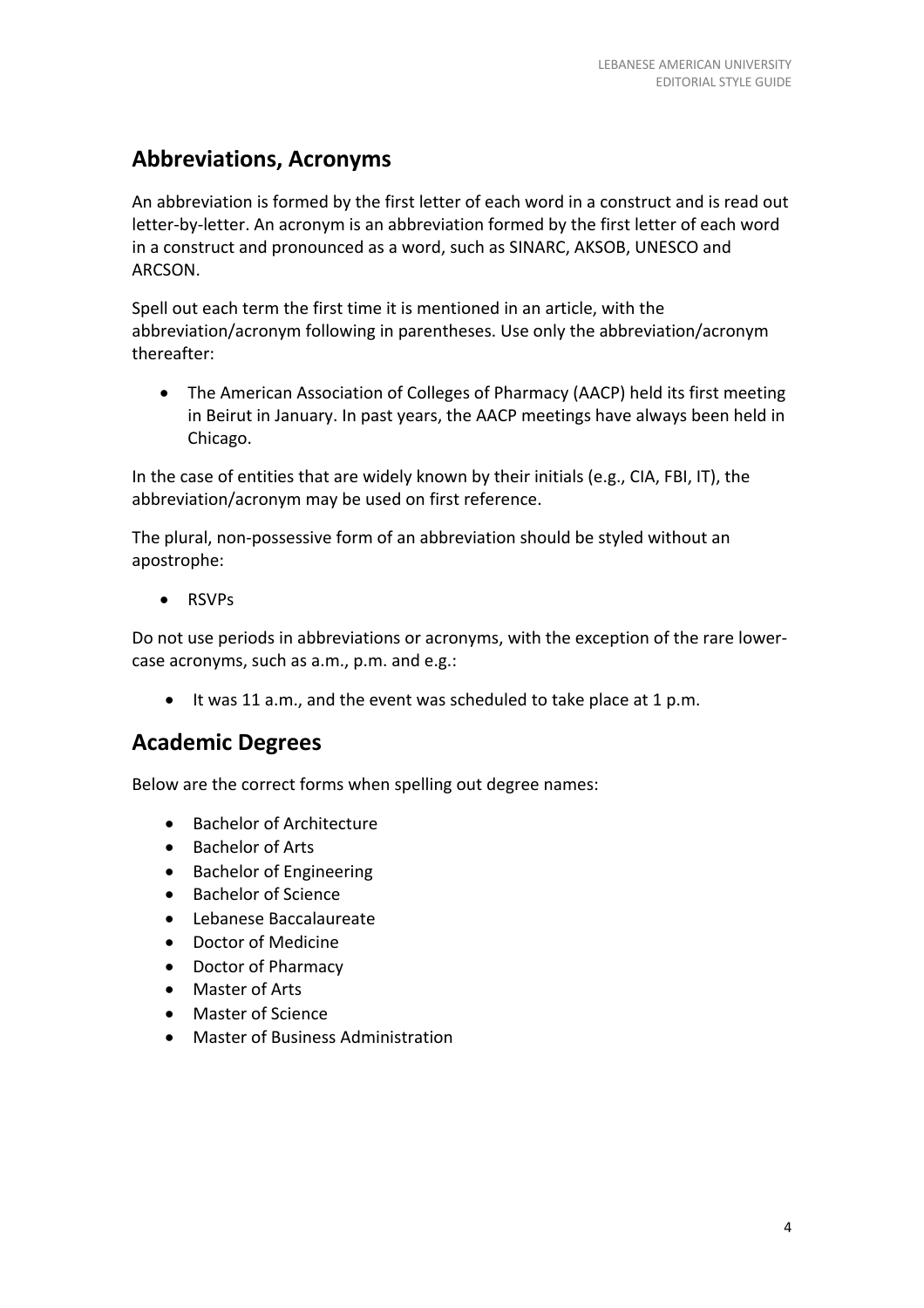The correct forms when abbreviating degree names are as follows:

- BA/BS
- PharmD
- BArch
- PhD
- BE
- MA/MS/MBA

Do not put spaces between letters in academic-degree acronyms – the correct form is PhD, not Ph D.

Do not capitalize "bachelor's," "master's" or "doctorate" when it is not part of the complete degree name.

Use an apostrophe (') in bachelor's degree, master's degree (not bachelors/masters), etc.

# **Administration**

Capitalize when referring to a presidential administration by name:

• The Obama Administration

# **Ages**

With ages, as with other numbers, spell out the number from zero to nine, and use numerals for higher numbers:

• Her son turned nine when she turned 39.

With decades, do not use an apostrophe:

• She is in her 20s.

Use hyphens for ages expressed as adjectives, before a noun or as substitutes for a noun:

- The 20-year-old student is great.
- The dinner is for 12-year-olds.

# **AJCW, BCW or BUC**

When referring to LAU when it was called AJCW, BCW or BUC, style as such:

• Nadia Saad graduated from BUC (currently LAU) in 1978.

# **Alumni**

The correct forms are: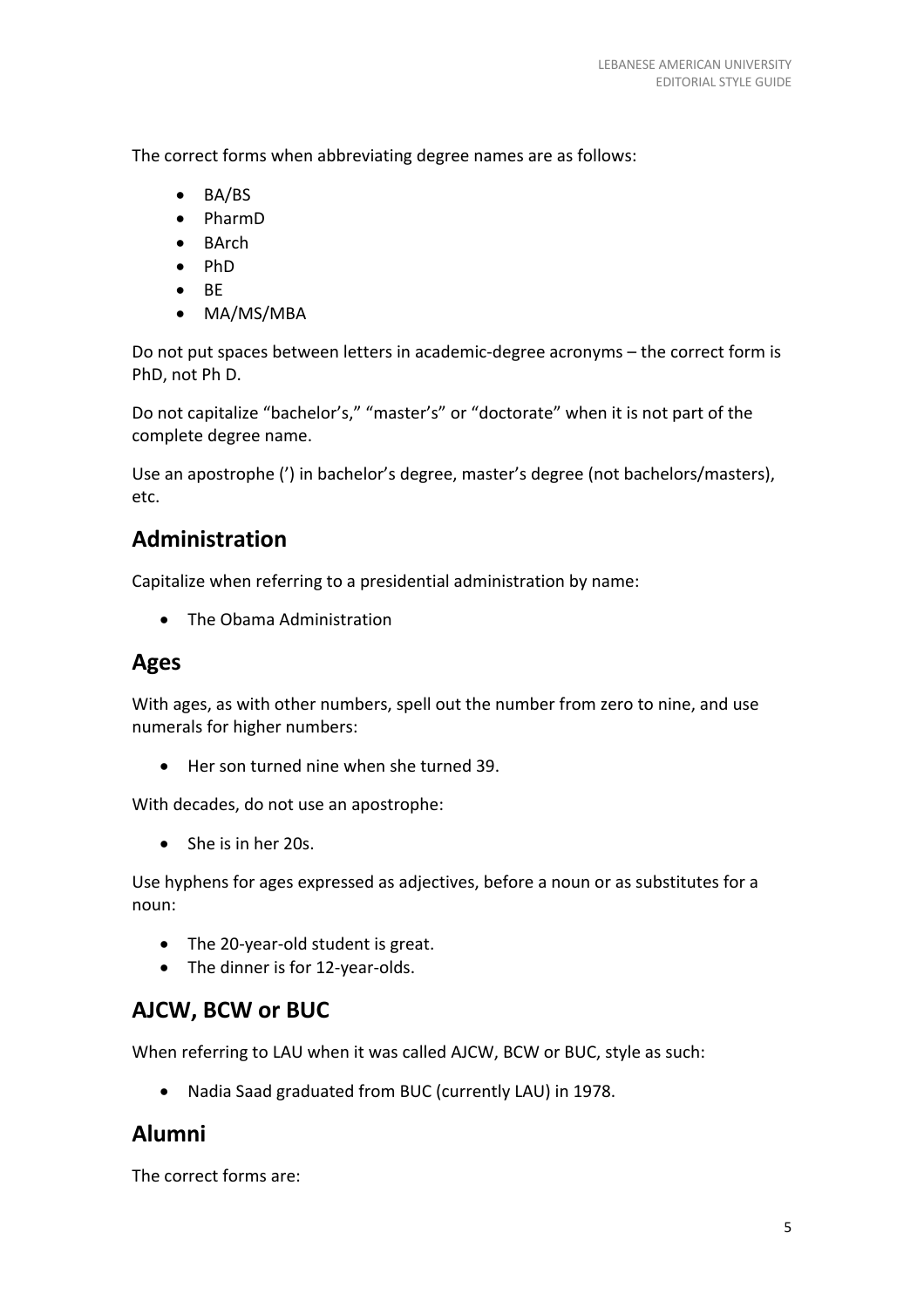- Alumnus (singular male), alumna (singular female)
- Alumni (plural male or plural coed), alumnae (plural female)

Capitalize the official names of alumni chapters:

• Riyadh Alumni Chapter

On the first mention of any LAU alumnus' name in an article, include the degree and year of graduation in parentheses:

• Maissa Farah (BA '95)

If a person has more than one degree from LAU, mention the last one.

# **Ampersand (&)**

These should be avoided unless within a bibliography.

# **Apostrophes**

Apostrophes are used in most cases to indicate possession:

• It was Rima's car that was towed.

Apostrophes are also used in contractions of words, such as "it is":

• It's our time to shine.

Do not add an apostrophe to the possessive pronoun "its":

• I forgot its importance.

When pluralizing proper names ending in "s," do not add an "s" after the apostrophe:

• She visited the Boulos' summer home.

Add an "s" but not an apostrophe when forming the plural of a number or when forming the plural of an acronym or abbreviation:

- 1940s
- VIPs

Singular and plural nouns ending in *s* take only an apostrophe to form the possessive:

- The VIPs' entrance
- The students' projects

### **Article Titles**

Article titles should be placed in quotation marks and spelled out in title case.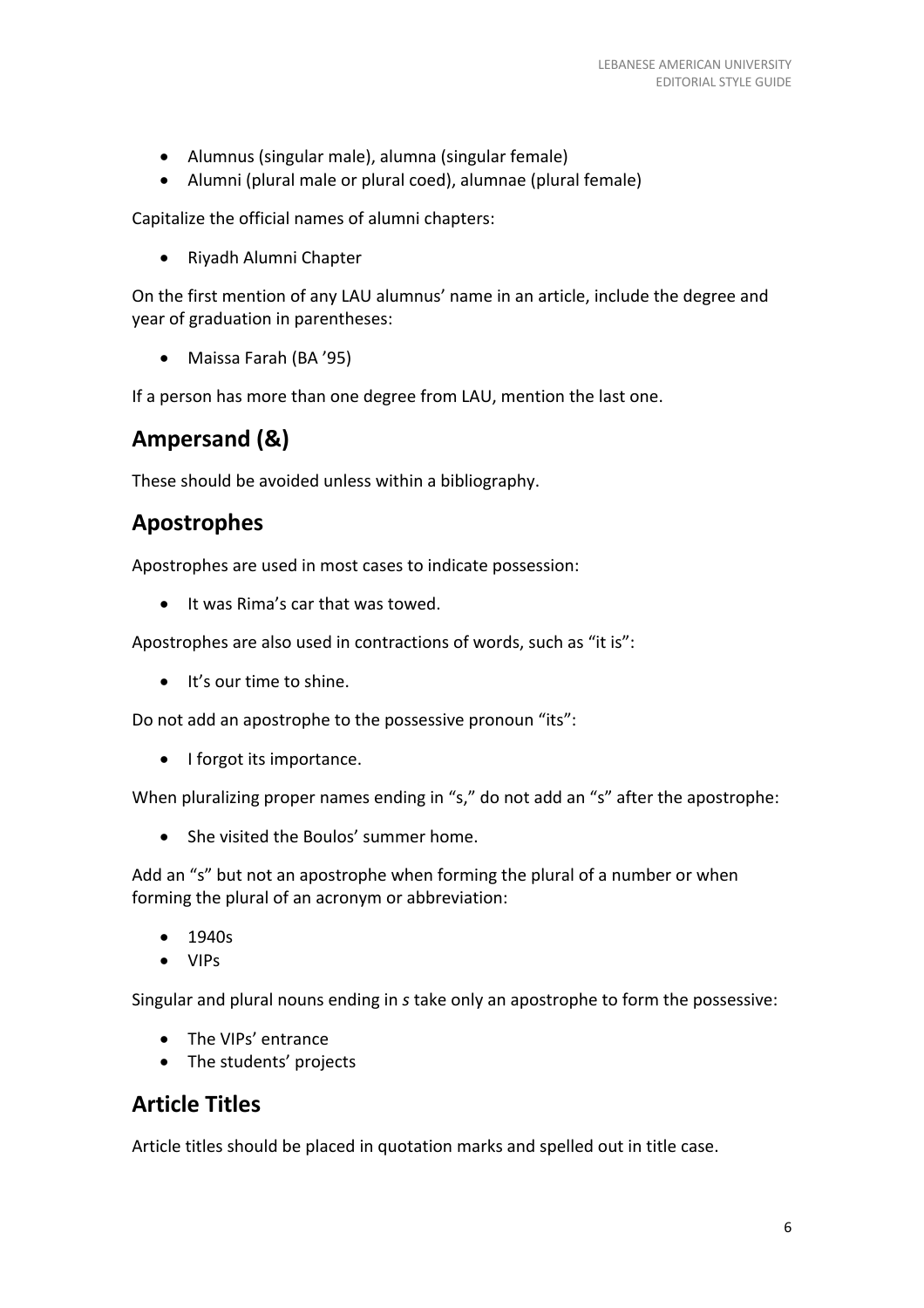- She published the article "LAU Sees Returns on Investment in New Infrastructure."
- We are proud to announce the publication of "A Partnership that Lasts: LAU and the Makhzoumi Foundation"

### **Awards and Prizes**

Capitalize the formal titles of awards and prizes, and use lowercase for the words "award" and "prize" when they stand alone:

- During the annual Student Honor Society ceremony, the Rhoda Orme Award is presented.
- The award goes to Dr. Sabbagh.

### **Buildings and Rooms at LAU**

Capitalize official names of campus buildings and facilities. Capitalize the word "room" when a room number is included:

• Room 138

Only capitalize the word "building" or "hall," etc. if it is part of the official name of the construction:

- Nicol Hall
- The engineering building

### **Campaigns, Seminars and Talks**

The titles of campaigns, seminars and events should be capitalized but not italicized or in quotations.

### **Campuses at LAU**

When referring to one of LAU's campuses, the word "campus" is not capitalized. The correct forms are "LAU Beirut campus" and "LAU Byblos campus."

# **Capitalization**

Capitalize common nouns such as "university" or "faculty" when they are part of a full name:

• The Faculty of Arts and Sciences

Use the lowercase when it stands alone in subsequent references:

- The lecture took place at the university.
- She is a longtime faculty member.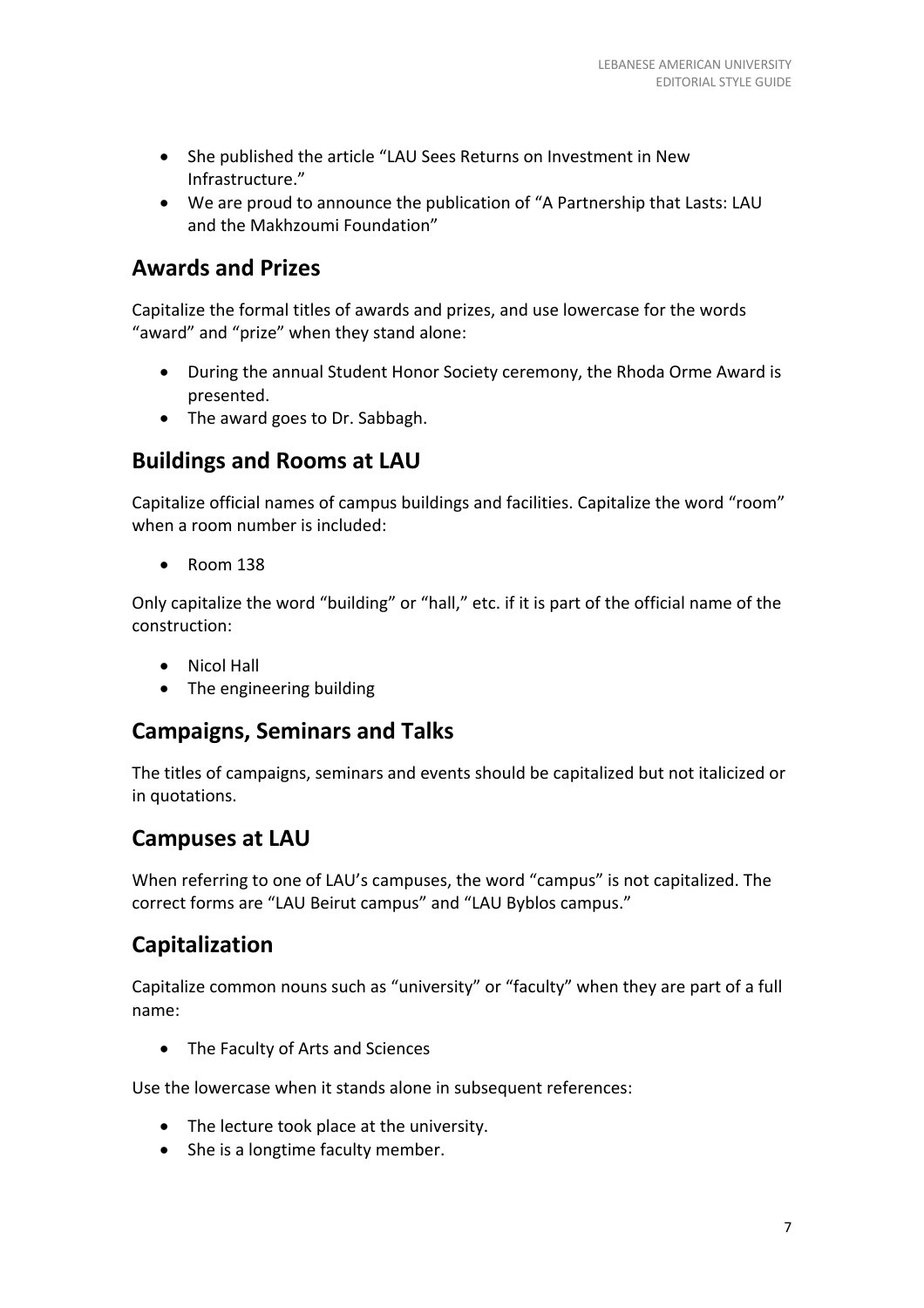# **Classes**

Use lowercase for classes, such as "freshman" or "sophomore."

"First-year," "second-year," "third-year," etc. are also acceptable.

# **Colon (:)**

The first word following a colon is capitalized if the subsequent quote/phrase is a full sentence.

• There is only one rule: One must never speak ill of others.

# **Comma (,)**

Use commas to separate full clauses in sentences that include conjunctions such as "but" and "and":

• We wanted to go to the beach, but it was raining.

Do not use the "Harvard" or "serial" comma:

• He had red, green and blue pens (not red, green, and blue).

Do not use a comma to separate items that form a unit:

• He likes to snack on nuts, fruits, and cheese and crackers.

# **Committees, Councils, Boards, Associations, Societies and Clubs**

Capitalize those words when they are part of an official name; use lowercase otherwise:

- University Research Council
- Rana Semaan chairs the committee.

# **Contractions**

While they are not forbidden, it is more professional to avoid contractions ("aren't," "can't," "don't," etc.), except in direct quotations or when providing instructions:

• If you can't write your name in Arabic, it's OK to leave that part blank on the form.

Do not write "can not"; the correct spelling is "cannot."

# **Courses at LAU**

Use the official name of a course as per the LAU Academic Catalog, and capitalize it: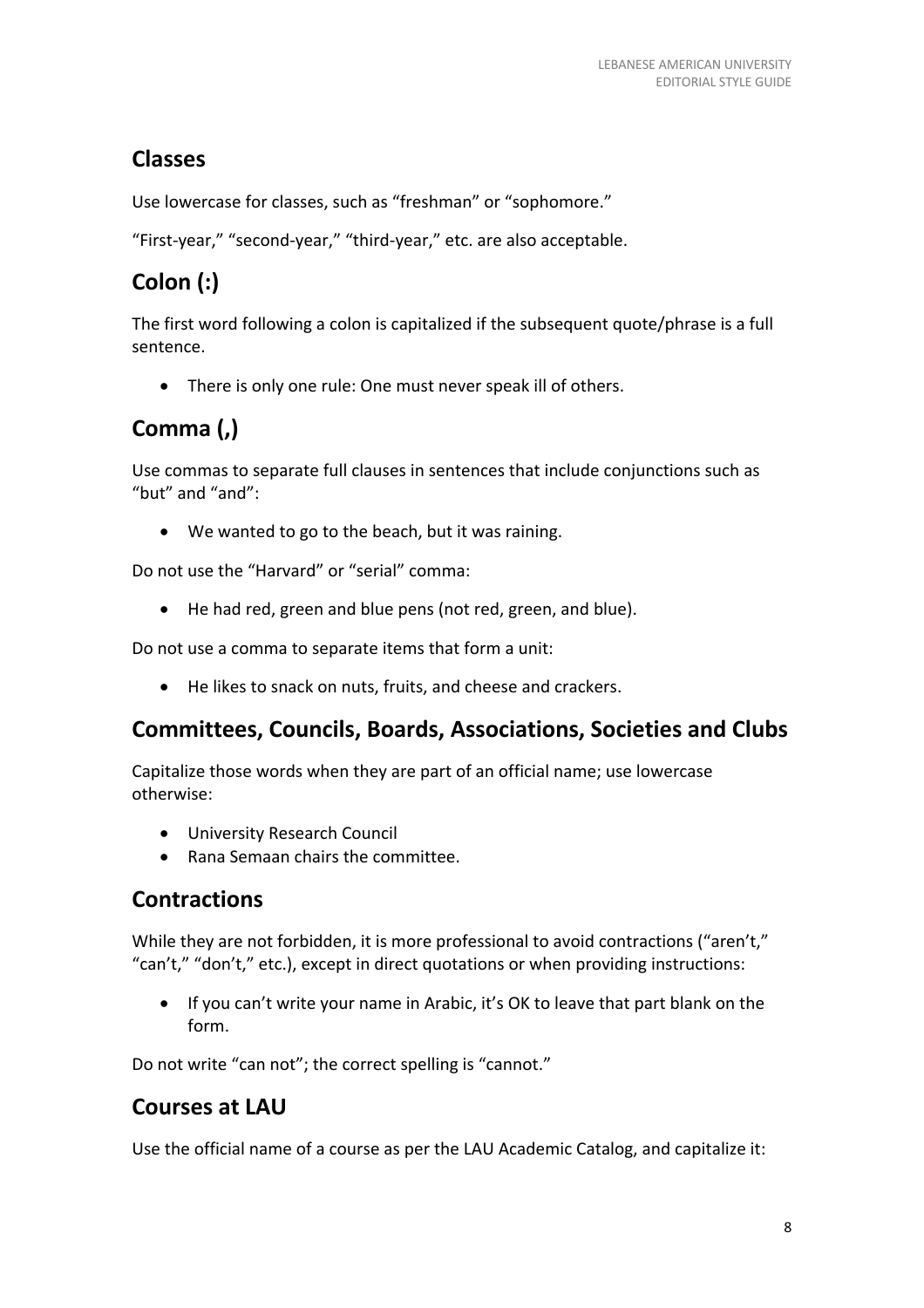- Computer Applications
- Creative Writing

#### **Currency**

With US dollars, put the symbol (\$) ahead of the numerals:

• \$500

For Lebanese pounds, put "LL" before the numeral, without a space separating them.

• LL500

For very large amounts, use the words "million," "billion," "trillion," etc. instead of the zeros:

• \$7 million (not \$7,000,000)

Use lower case for "euro."

### **Dashes and Hyphens**

Use en dashes to connect two parts of a sentence set off by an aside. Always leave a space on the two sides of an en dash.

• They brought 12 sandwiches – two for each of the six participants – to the event.

Use hyphens to link all the words in a compound modifier except the adverb "very."

• The program included four theater-related presentations.

It is a well-known program.

• In a series of two or more words that modify the same noun, put a hyphen following each modifying word.

The seminar was run by human- and animal-rights groups.

### **Dates**

Avoid starting a sentence with a date.

Include the full year; do not abbreviate or spell out, and do not use an apostrophe:

• The 1990s (not "'90s" or "nineties")

Abbreviate years to two digits (preceded by an apostrophe) when referring to the graduating class: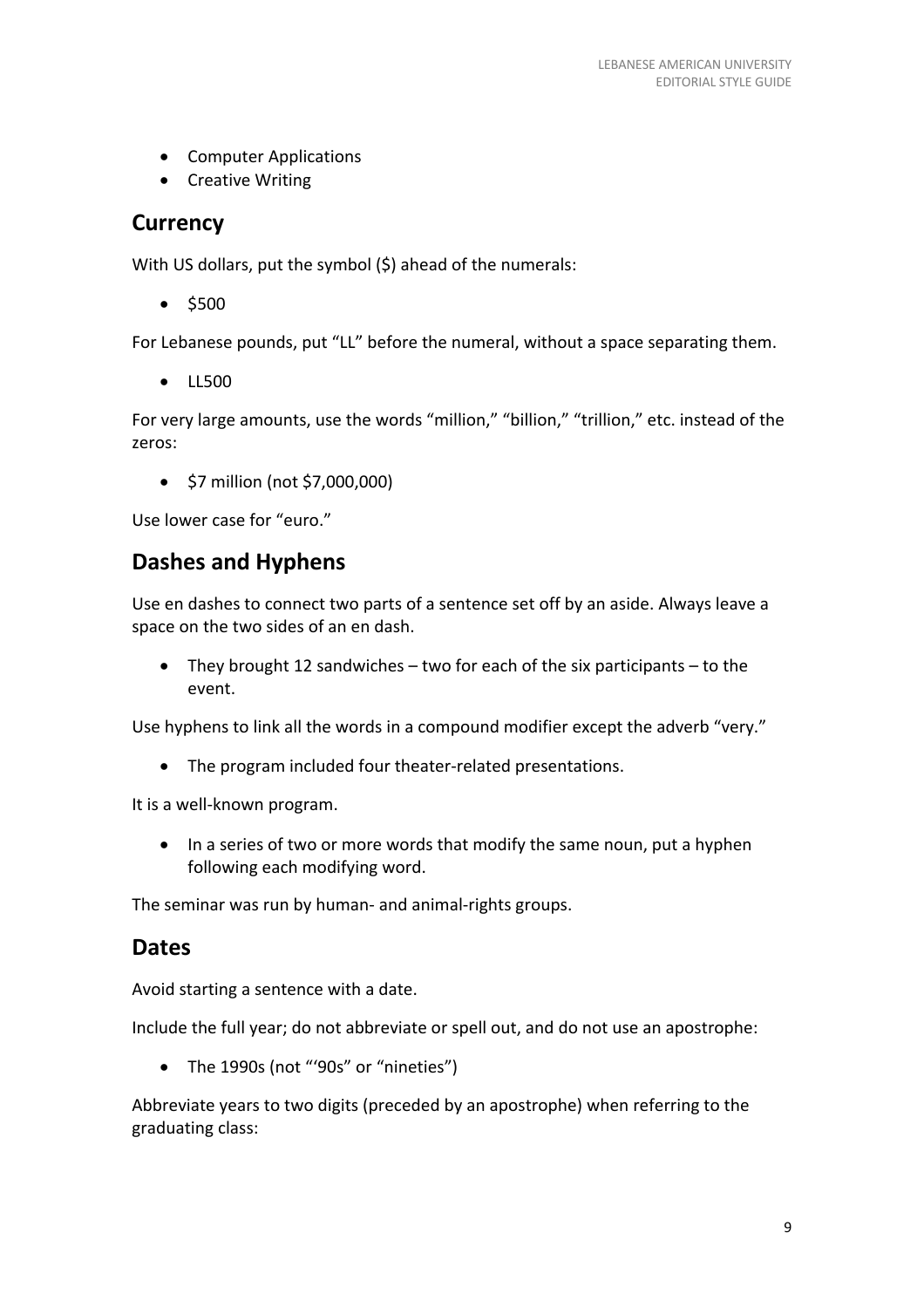• The alumni chefs at the LAU dinner were Jean Mouallem (BA '78) and Rola Shargi (BS '99).

Spell out months in all cases:

• April 15, 1999

Do not use the ordinal designations "nd," "rd," "st" and "th" in dates:

• March 2 (not March 2nd)

Use a comma as follows when citing a full date:

• She was born on July 11, 1956 in Beirut

Use numerals when referring to a century, and use the lowercase for the word "century":

• 18th century, 10th century, etc.

### **Disciplines**

Do not capitalize disciplines – for example, economics, nutrition and medicine – unless they are mentioned as part of a school or department title.

- Though she was good at biology, her passion took her into journalism.
- He had been studying chemistry for years, both at the Department of Natural Sciences and at the Gilbert and Rose-Marie Chagoury School of Medicine.

# **Doctor/Dr.**

Use "Dr." for medical doctors, and those with a PhD or PharmD degree.

# **Ellipsis (...)**

When indicating words left out of a quotation in the middle of a sentence, use an ellipsis. Always treat an ellipsis as a three-letter word – that is, add a space before and after it.

• "It is true … That is exactly what happened."

### **Foreign Words**

Italicize foreign and transliterated words on first mention:

• She showed *raqs sharqi* moves.

Latin expressions like "per se" and "status quo" should not be italicized.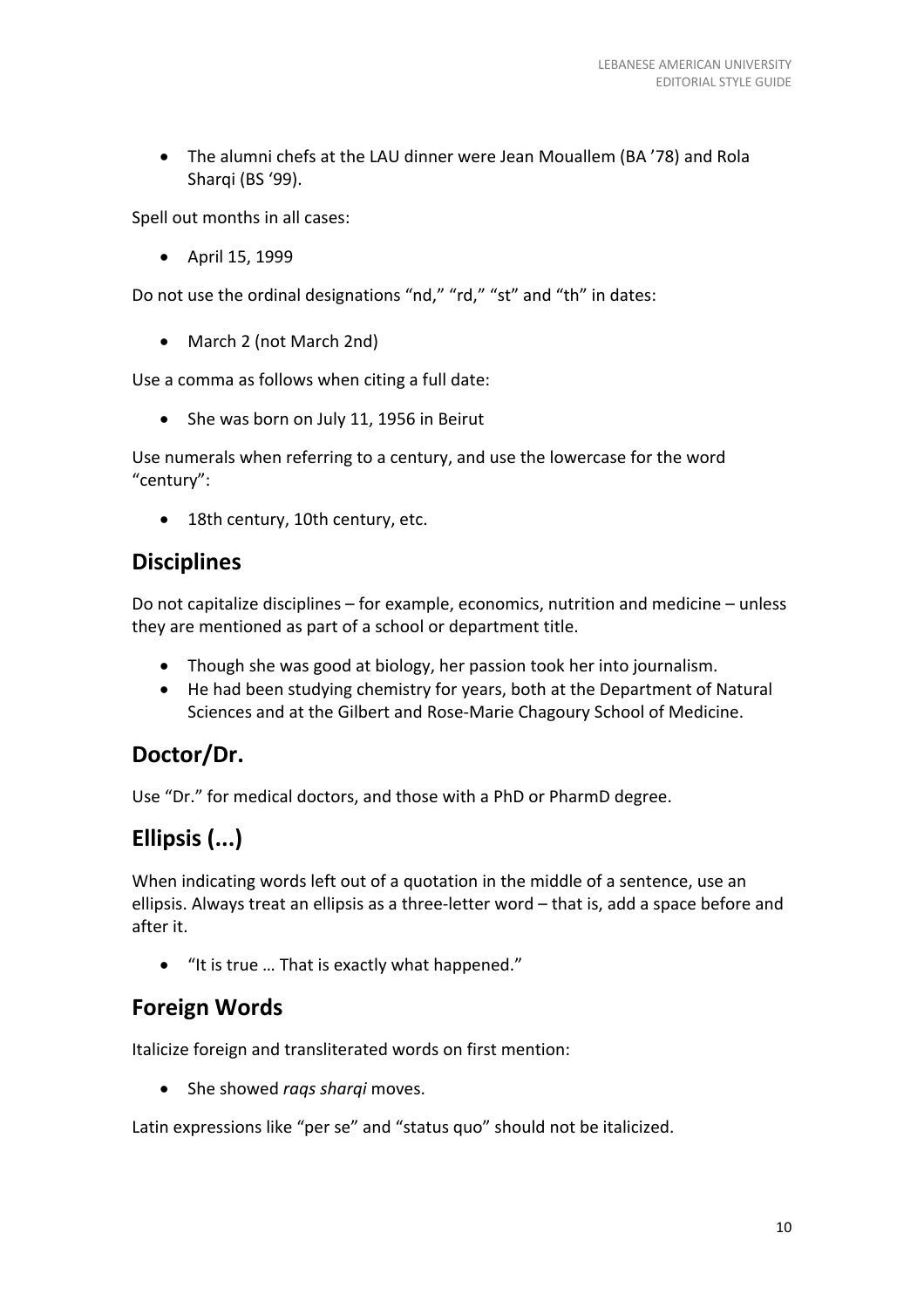# **Headlines, Subheads and Headers**

Use title case when writing headlines, that is, the first letter of each word should be capitalized except for prepositions, articles and conjunctions.

- SOE Lecturer Makes Strides for Women in Sciences
- Breast Cancer Campaign by Alumna and ARCSON Faculty Going Strong

Subheads – also known as sub-headlines or taglines – should be in sentence case, that is, only the first letter of the first word and proper nouns should be capitalized.

# **His Excellency**

Do not use unless in a quote, when it should be spelled out.

### **Islamic Words**

Islamic and/or Arabic titles such as "mufti," "ayatollah" and "sheikh" must be capitalized in the same way as English titles, only when directly preceding the person's name. The prophet of Islam, Muhammad, must always be introduced as the Prophet Muhammad (the first letters capitalized).

Non-titles such as "Quran," "Sharia" and "Umma" should be capitalized.

### **LAU**

The official name of the institution is the Lebanese American University. Its abbreviation, "LAU" (not "the LAU"), is used even on first reference.

### **Less vs. Fewer**

Use "fewer" and "less" in reference to countable and uncountable nouns, respectively. As a rule of thumb:

"Fewer" is followed by a plural noun, for example: "fewer resources." "Less" is followed by a singular noun, for example, "less money."

- Use less salt in your food.
- This material contains fewer salts than the others.
- We need less ambiguity in our communications.
- Please use fewer adjectives.

# **Medical Doctor /MD**

The abbreviation for Medical Doctor is MD, no full stops.

Except in the president's communications: Michel E. Mawad, M.D.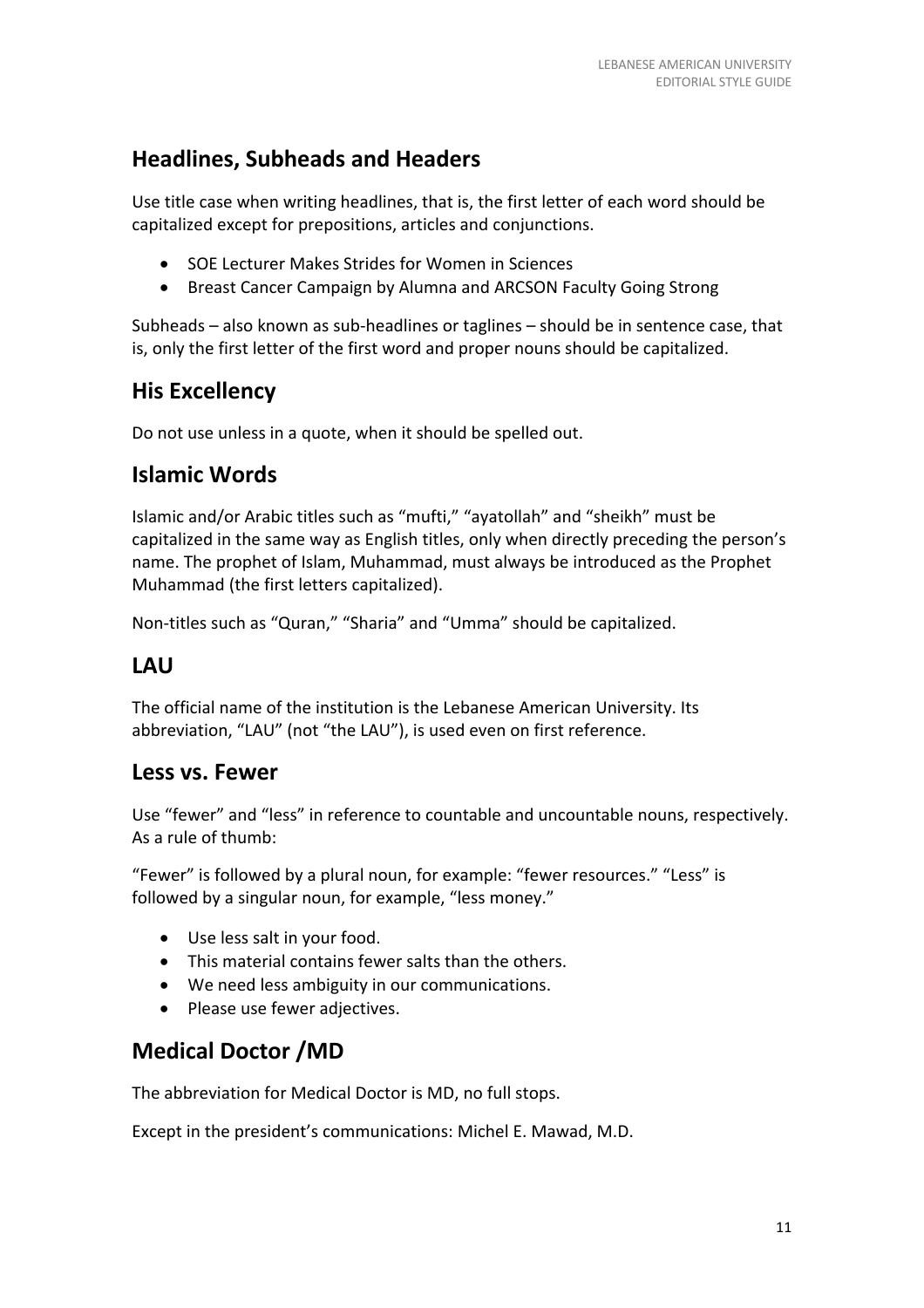# **Mr./Mrs./Ms./Miss**

Avoid these courtesy titles, except in direct quotations or if a person specifically requests being referred to by one.

### **Names**

After individuals have been identified by their full name the first time, refer to them by only their last name (preceded by "Dr." if relevant) after that.

• After 25 years in the United States, Dr. Elise Salem has come back to LAU, where she once taught. "It was my time, my fate," Dr. Salem said.

With Dr. Mawad's name, include his middle initial (E.) on the first reference.

• Michel E. Mawad is the president of the university. Dr. Mawad has been an excellent leader of the institution.

When pluralizing proper names ending in "s," do not add an "s" after the apostrophe:

• She visited the Boulos' summer home.

### **Numbers**

Use numerals for numbers 10 and higher (unless the number occurs at the beginning of a sentence). Spell out numbers nine and below.

- She returned to Beirut 14 years ago.
- He joined the Department of History eight years ago.

The above guideline also applies to ordinal numbers:

• It is the 12th time.

Do not start a sentence with a numeral; spell it out.

• Eight students participated in the panel.

When citing a percentage, use numerals in all cases:

• There is a 5 percent chance that the results will be inconclusive.

# **Offices at LAU**

For offices at the university, refer to them as the "International Services Office," "Admissions Office," "Business Office," etc., as opposed to "Office of International Services," "Office of Admissions," etc.

Only use "Office of..." for the vice president, provost and deans' offices.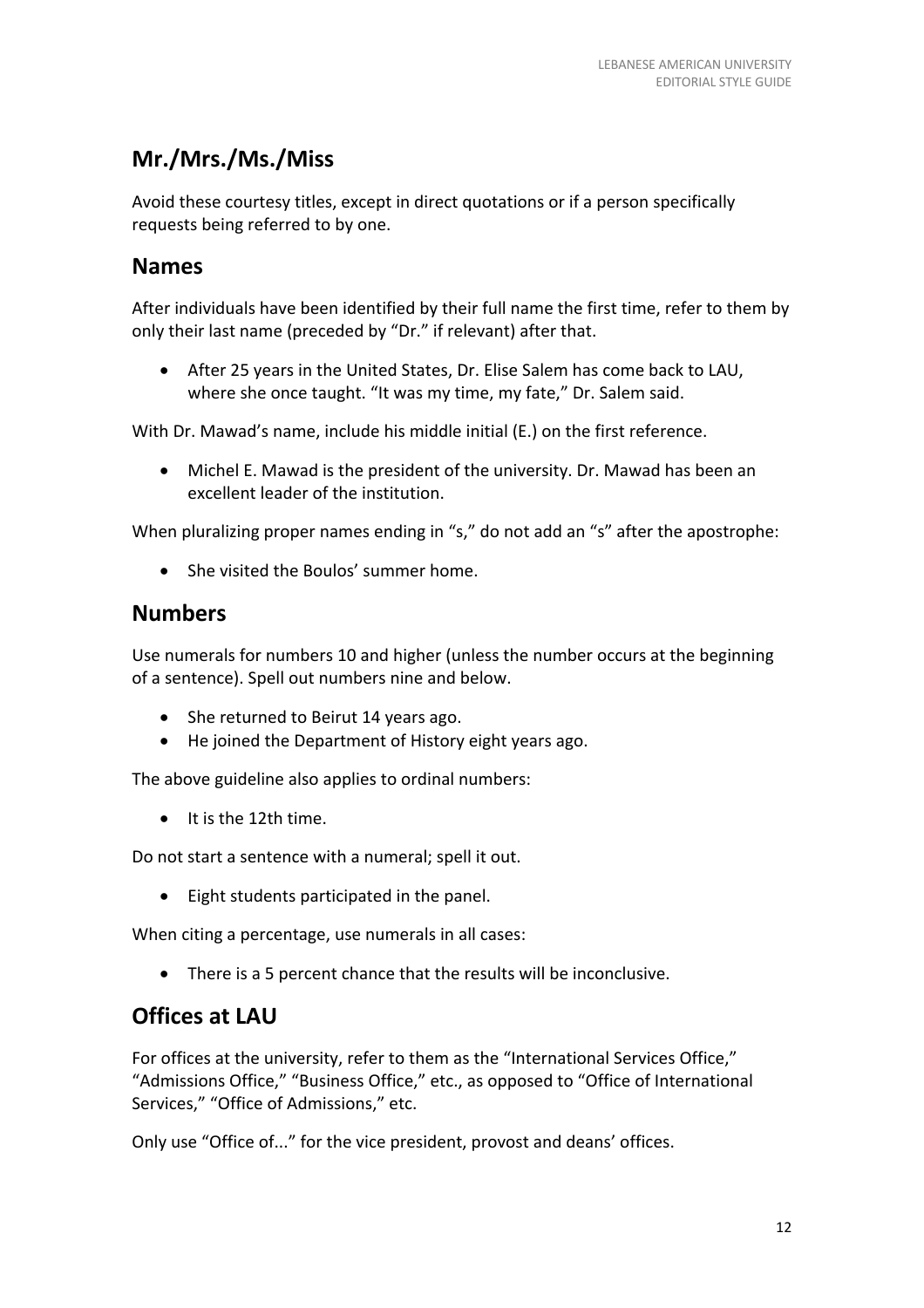- She had an appointment about study abroad opportunities at the International Services Office.
- The guests toured the Office of the Vice President for University Advancement.

The full names of any offices should be capitalized, as seen above.

### **Percentages**

Use numerals followed by "percent" (not "%" or "per cent"):

# **Periods (Also Known As "Full Stops" in the UK)**

These must always be followed by one space.

When using parentheses, periods go inside if it is a full sentence. For fragments within parentheses, the period is on the outside (as it is here).

### **Publications, Films, Music and Works of Art**

Titles of all published books, magazines and newspapers are set in italics. Titles of paintings, plays, films and other works of art are also italicized:

- The *International Herald Tribune* is available at the newsstand on Hamra Street.
- She loved the film *Nour* after seeing it screened on campus.

For titles of published papers, use quotation marks:

• The research paper "A Simplified Model for Unsteady Pressure Driven Flows in Circular Microchannels of Variable Cross-Section" was published in *Applied Mathematical Modelling*.

Same for poems:

• Maya Angelou's "Phenomenal Woman" was read at the ceremony.

### **Quotations**

Use double quotation marks (""), not single (''), to surround the exact words of a speaker or writer in any piece of writing.

Punctuation goes inside the marks.

• She said, "I can't wait to read a copy of *LAU Magazine*." I told her, "You'll have to wait until it's published!"

When using quotes within quotes, use single marks (''):

• She said, "In her book, Jones wrote, 'this phenomenon is not an unchangeable law of nature,' without going into details."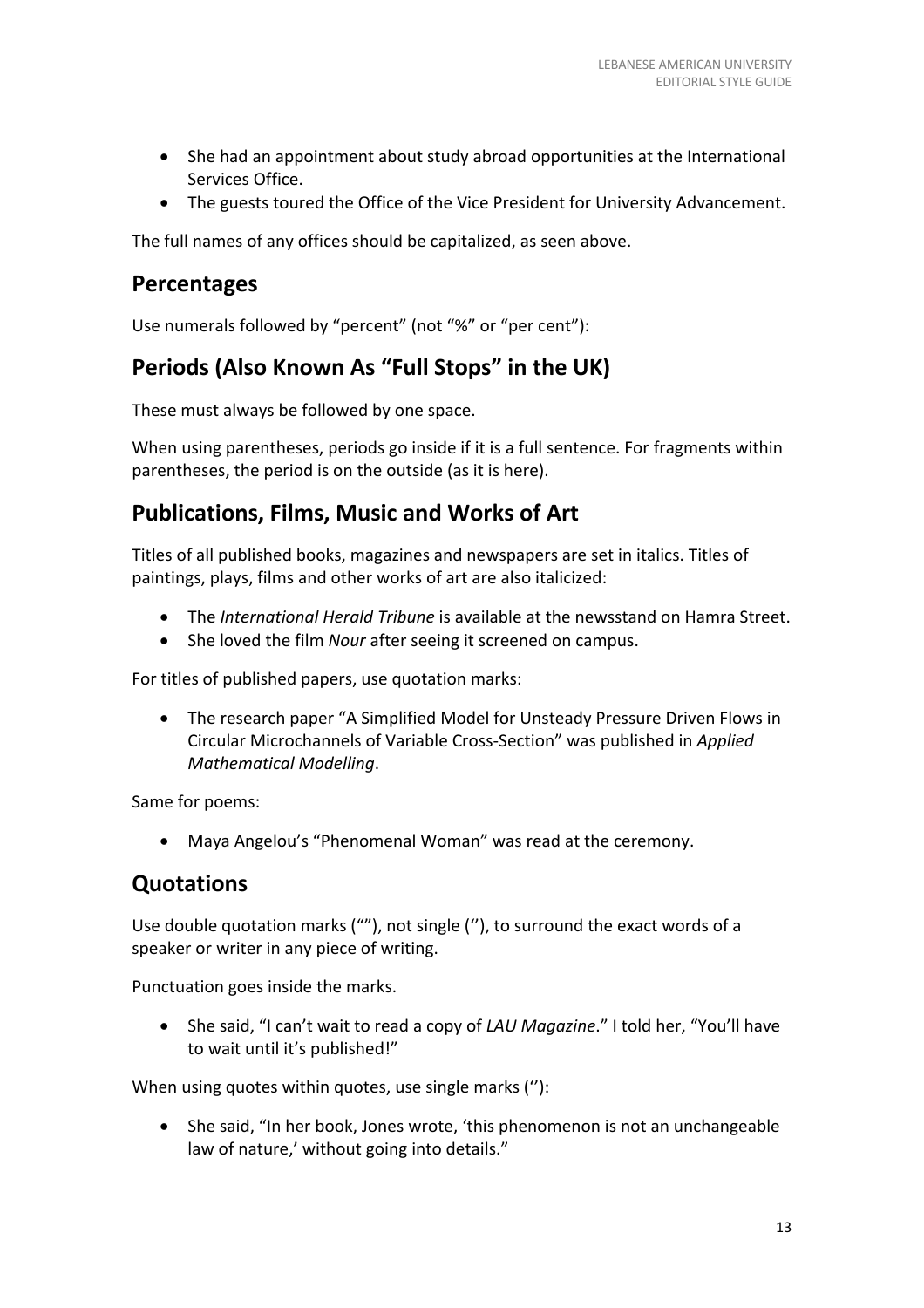# **Religions**

Always capitalize religions, faiths and religious works:

• The Bible is the main book of Christianity, and the Quran is the main book of Islam.

# **Schools, Departments, Offices, Centers and Institutes at LAU**

Capitalize the names of schools, departments, offices, centers and institutes only if their formal name is used.

- She joined LAU as acting dean of the School of Engineering and Architecture.
- He joined the Admissions Office last year. As part of the admissions staff, he attends their weekly meetings.

### **Seasons, Semesters, Sessions**

Use lowercase for "spring," "summer," "fall," "winter" and "semester" in all instances:

• He will arrive in the middle of the spring semester.

### **Titles**

Capitalize academic and professional titles only when they appear directly before the proper name:

• The reception was hosted by President Mawad.

Lowercase when a title is used alone, or when it is used after a name:

- The president of LAU, Michel E. Mawad, hosted a reception.
- Please welcome Sally Fakhoury, program director.

Omit the use of Dr. after a title:

• Dean Elie Haddad, *and not* Dean Dr. Elie Haddad.

For temporary or past titles, do not capitalize the qualifying word (such as "acting" or "former"):

• The reception was hosted by acting Dean Jihane Mawas.

But capitalize "Interim" as it's part of the title

• The session kicked off with Interim Dean Saqr.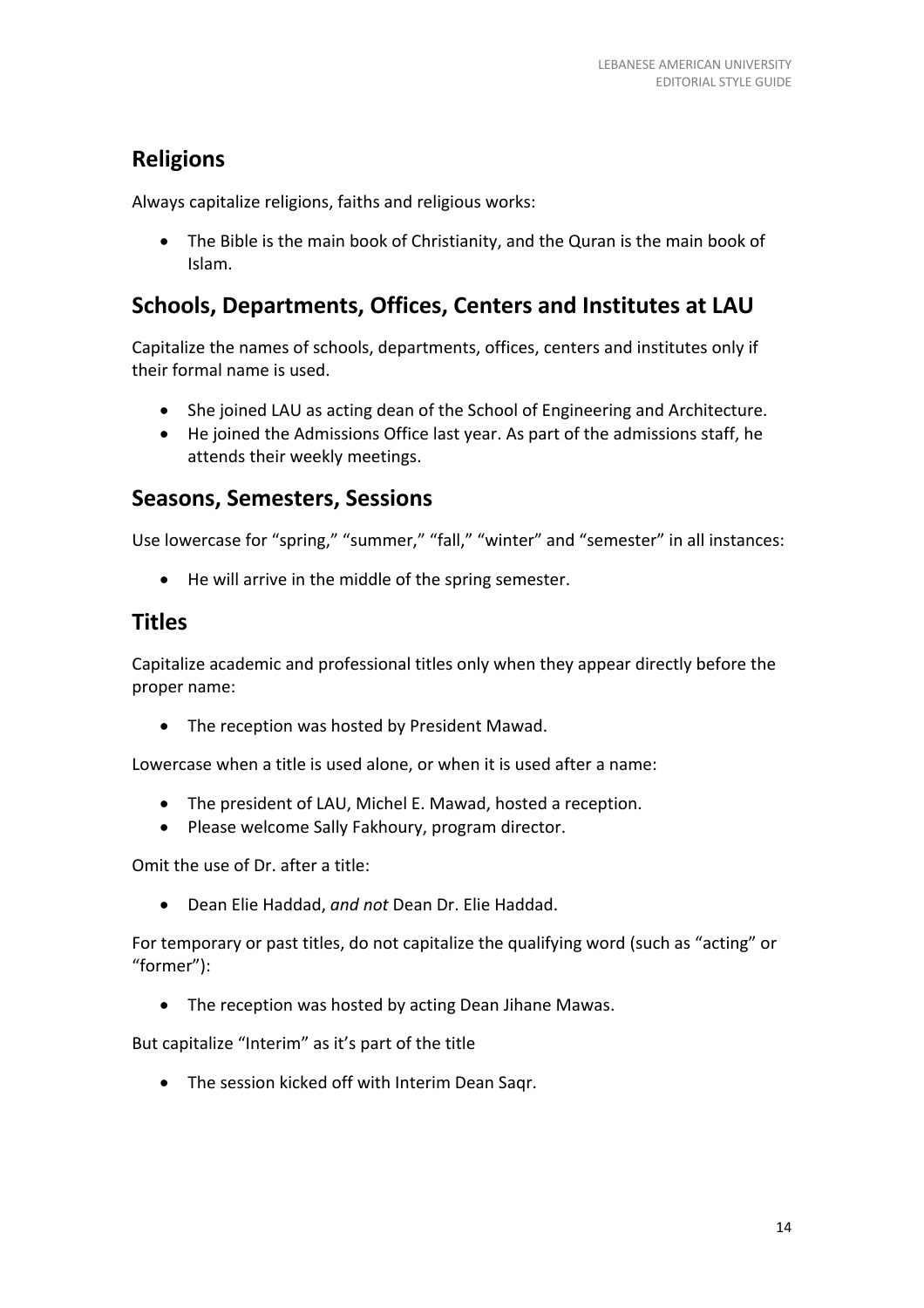# **APPENDIX**

**Advisor/Adviser** Both "advisor" and "adviser" are correct, but "advisor" is the preferred spelling.

**Afterward/Toward** Not "afterwards" or "towards"

**AKSOB** (Acronym for Adnan Kassar School of Business)

**(ARCSON)**  (Acronym for Alice Ramez Chagoury School of Nursing)

**Amid** Not "amidst"

**Backward** Not "backwards"

**Beqaa**

**Byblos** Not "Jbeil"

**Catalog** Not "catalogue"

### **Biannual/Biennial**

"Biannual" means twice a year, whereas "biennial" means once every two years.

**Center** Not "centre"

**CEO/COO**

Use "CEO" for Chief Executive Officer and "COO" for Chief Operating Officer.

**Chair/Chairperson** Not "chairman"/"chairwoman"

**Curricula** As the plural of "curriculum"

### **Drop Out (verb) /Dropout (noun)**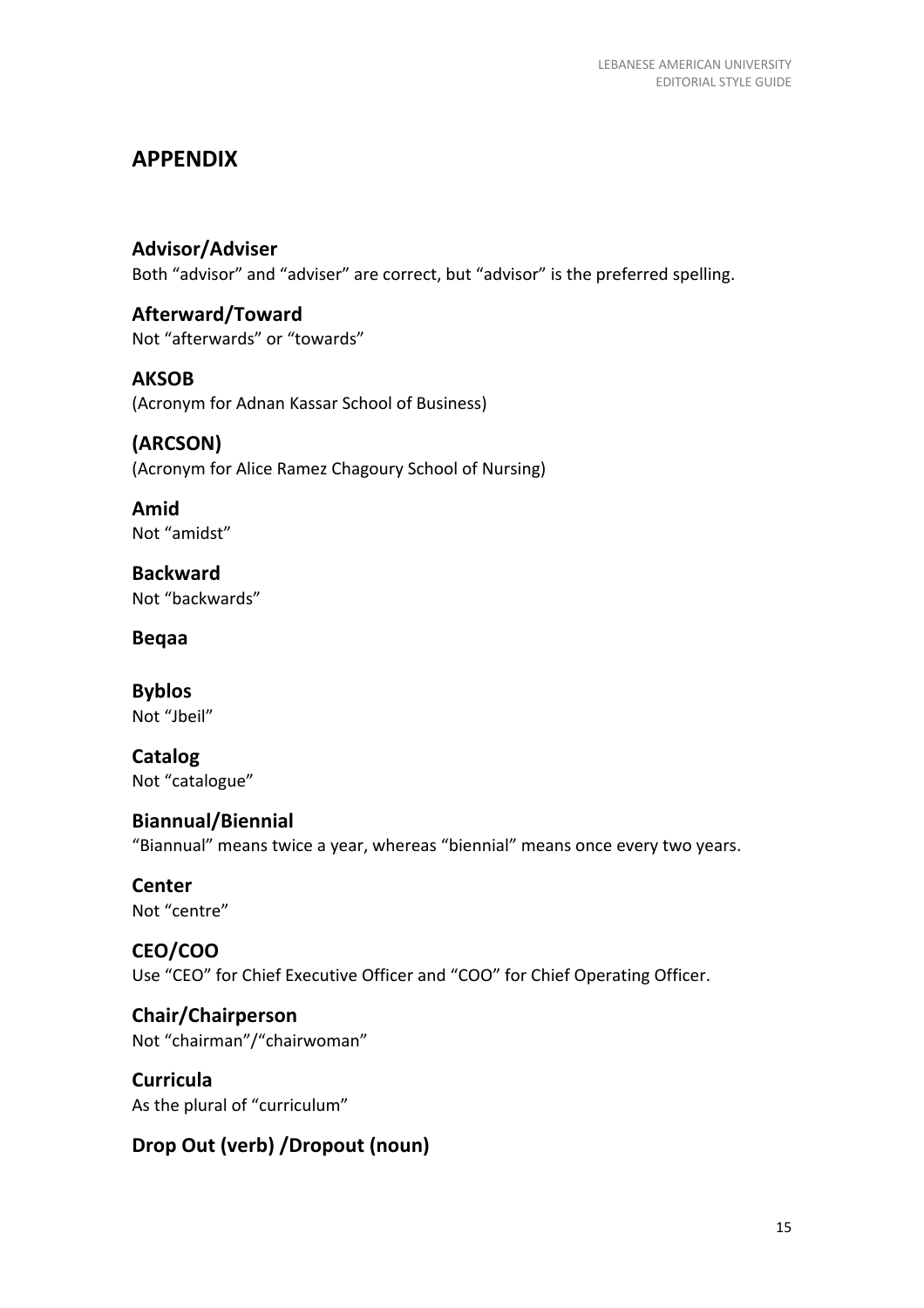I am worried I'll have to drop out of the class. He was a college dropout.

#### **Enrollment**

Not "enrolment"

#### **Gemmayzeh**

#### **Gezairi Building**

Not "Jezairi"

#### **Gilbert and Rose-Marie Chagoury School of Medicine**

Use full name in first mention. Thereafter "school of medicine" or "medical school" in articles, and "school of medicine" in website entries. Do not use SOM.

#### **LAU Beirut campus / LAU Byblos campus**

Not "LAU Byblos" or "LAU Beirut"

#### **LAU Executive Center@Solidere**

#### **LAU Medical Center-Rizk Hospital**

Use full name in first mention. Thereafter LAU Medical Center-RH. Do not use LAUMC-RH.

#### **LAU Medical Center-Saint John's Hospital**

Use full name in first mention. Thereafter LAU Medical Center-St John's Hospital *or* LAU Medical Center-SJH can be used.

#### **LAU New York Headquarters and Academic Center**

(LAU NY)

#### **Memoranda**

As the plural of "memorandum"

#### **Program**

Not "programme" except when it is part of the official title (e.g. the UN Development Programme).

#### **Rafic Hariri International Airport**

#### **Rafik Hariri University Hospital**

#### **SoAS**

(Acronym for School of Arts & Sciences)